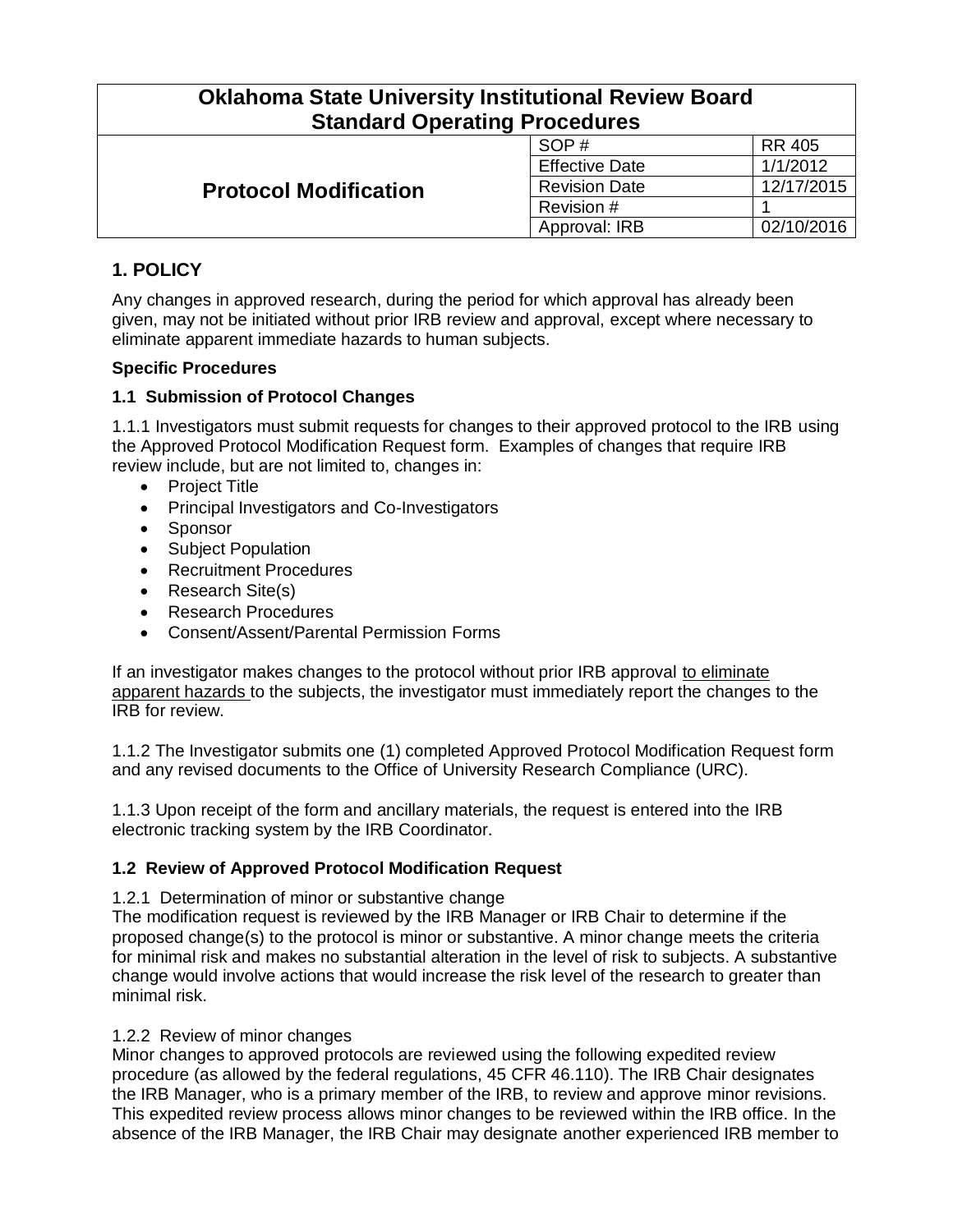conduct the review. If additional expertise is needed to review the proposed changes, additional reviewers will be assigned in accordance with pre-review procedures in SOP RR 403. The expedited reviewer exercises all the authority of the IRB except the reviewer cannot disapprove the research.

#### 1.2.3 Review of substantive changes

When a proposed change is determined to be substantive, it must be reviewed by a quorum of the IRB at a convened meeting. The request is placed on the agenda of the next scheduled meeting and the investigator is notified of the date and time of the meeting.

The Approved Modification Request form and any attachments are prepared for distribution to Board members for review, as stipulated in SOP RR 404.

A primary reviewer is assigned by the IRB Manager to lead discussion of the modification request. If the protocol was initially reviewed at the full board level, the primary reviewer will be the same as that for the initial full board review if possible.

#### 1.2.4 Review Outcomes

For expedited review, the review outcomes and notifications are the same as outlined in SOP RR 403. For full board review, the review outcomes and notifications are the same as outlined in SOP RR 404.

Approval of a modification request does not alter the end date of the approval period of the protocol. It remains the same as that assigned at the initial or continuation review.

If the modification request is part of a continuation review, the correspondence from the IRB incorporates written notification of IRB approval or disapproval of the modification request into the IRB continuation approval/disapproval letter.

## **2. SCOPE**

These policies and procedures apply to all requests for modifications to approved protocols submitted to the IRB.

## **3. RESPONSIBILITY**

Investigators are responsible for submitting a complete, signed Approved Protocol Modification Request form, any modified documents, and for responding to any revisions requested by IRB reviewers in a timely manner.

The IRB Coordinator is responsible for receiving the modification request, tracking the request and documenting revisions in the IRB electronic tracking system. In addition, the IRB Coordinator is responsible for sending any revisions requested by the IRB to the investigator, reviewing revision responses, and generating modification approval/disapproval letters.

The IRB Manager or the IRB Chair is responsible for reviewing modification requests to determine if proposed changes are minor or substantive.

The IRB Manager and/or any other IRB member(s) designated by the IRB Chair is responsible for reviewing minor changes.

IRB members are responsible for reviewing substantive changes.